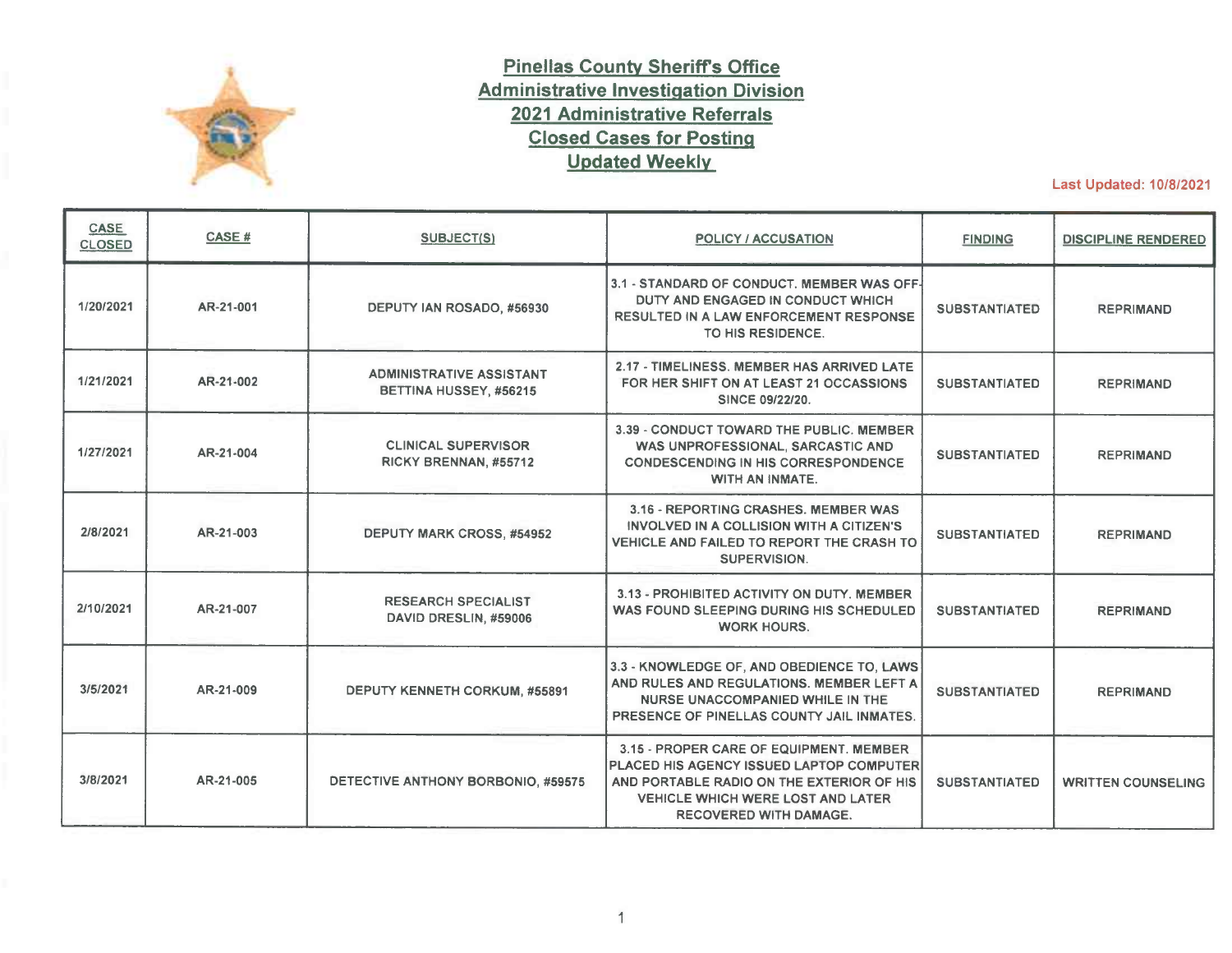| <b>CASE</b><br><b>CLOSED</b> | <b>CASE#</b> | <b>SUBJECT(S)</b>                                                      | <b>POLICY / ACCUSATION</b>                                                                                                                                                                            | <b>FINDING</b>       | <b>DISCIPLINE RENDERED</b> |
|------------------------------|--------------|------------------------------------------------------------------------|-------------------------------------------------------------------------------------------------------------------------------------------------------------------------------------------------------|----------------------|----------------------------|
| 3/9/2021                     | AR-21-006    | DEPUTY CHRISTOPHER VOYER, #59057                                       | 3.4(D) - PERFORMANCE OF DUTY. WHILE<br>INSTRUCTING THE MEMBER FAILED TO VERIFY A<br><b>TRAINING ANTENDEE WAS PROVIDED CORRECT</b><br>AMMUNITION. USE RESULTED IN DAMAGE TO<br><b>AGENCY PROPERTY.</b> | <b>SUBSTANTIATED</b> | <b>REPRIMAND</b>           |
| 3/9/2021                     | AR-21-008    | CHILD PROTECTION INVESTIGATOR<br>NICOLE STANLEY, #60105                | 3.4(D) - PERFORMANCE OF DUTY. MEMBER<br><b>FAILED TO COMPLETE CASE RELATED</b><br><b>DOCUMENTATION WITHIN TIMEFRAMES</b><br><b>ESTABLISHED BY POLICY.</b>                                             | <b>SUBSTANTIATED</b> | <b>REPRIMAND</b>           |
| 3/12/2021                    | AR-21-010    | <b>FAMILY SUPPORT SERVICES WORKER DEANNAL</b><br><b>HOBSON, #60178</b> | 3.3 - KNOWLEDGE OF, AND OBEDIENCE TO, LAWS<br>AND RULES AND REGULATIONS. MEMBER<br><b>CONDUCTED AN UNAUTHORIZED COMPUTER</b><br>INQUIRY.                                                              | <b>SUBSTANTIATED</b> | <b>WRITTEN COUNSELING</b>  |
| 3/15/2021                    | AR-21-016    | <b>CORPORAL GILBERTO PEREZ, #57156</b>                                 | 3.3 - KNOWLEDGE OF, AND OBEDIENCE TO, LAWS<br>AND RULES AND REGULATIONS. MEMBER<br><b>ACCIDENTALLY DISCHARGED HIS ELECTRONIC</b><br><b>CONTROL WEAPON.</b>                                            | <b>SUBSTANTIATED</b> | <b>WRITTEN COUNSELING</b>  |
| 3/22/2021                    | AR-21-015    | DEPUTY JOSEPH ROBINSON, #58520                                         | 2.17 - TIMELINESS, MEMBER HAS ARRIVED LATE<br>FOR HIS SHIFT ON SIX OCCASIONS SINCE 10/15/20                                                                                                           | <b>SUBSTANTIATED</b> | <b>REPRIMAND</b>           |
| 3/25/2021                    | AR-21-014    | DEPUTY JAMES WILHELM, #56466                                           | 3.3 - KNOWLEDGE OF, AND OBEDIENCE TO, LAWS<br>AND RULES AND REGULATIONS. MEMBER<br><b>ACCIDENTALLY DISCHARGED HIS ELECTRONIC</b><br><b>CONTROL WEAPON.</b>                                            | <b>SUBSTANTIATED</b> | <b>WRITTEN COUNSELING</b>  |
| 3/26/2021                    | AR-21-013    | <b>LICENSED PRACTICAL NURSE</b><br><b>JANIS MCKIEL, #59672</b>         | 3.4(D) - PERFORMANCE OF DUTY. MEMBER<br><b>FAILED TO RESPOND TO AN INMATE MEDICAL</b><br><b>COMPLAINT REPORTED BY A DETENTION</b><br>DEPUTY.                                                          | <b>SUBSTANTIATED</b> | <b>REPRIMAND</b>           |
| 3/29/2021                    | AR-21-017    | <b>CORPORAL SHAWN BRINSON, #58505</b><br>DEPUTY EUGENE SNITKO, #58643  | 3.31(D) - FAILING TO SUBMIT PROPERLY WRITTEN<br><b>REPORTS. MEMBERS FAILED TO DOCUMENT</b><br>THEIR INVOLVEMENT IN AN INCIDENT WITH AN<br><b>INMATE.</b>                                              | <b>SUBSTANTIATED</b> | <b>REPRIMAND</b>           |
| 3/31/2021                    | AR-21-018    | DETECTIVE DENNIS CURTIN, #58373                                        | 3.15 - PROPER CARE OF EQUIPMENT. MEMBER<br><b>LOST HIS AGENCY ISSUED ELECTRONIC</b><br><b>CONTROL WEAPON.</b>                                                                                         | <b>SUBSTANTIATED</b> | <b>WRITTEN COUNSELING</b>  |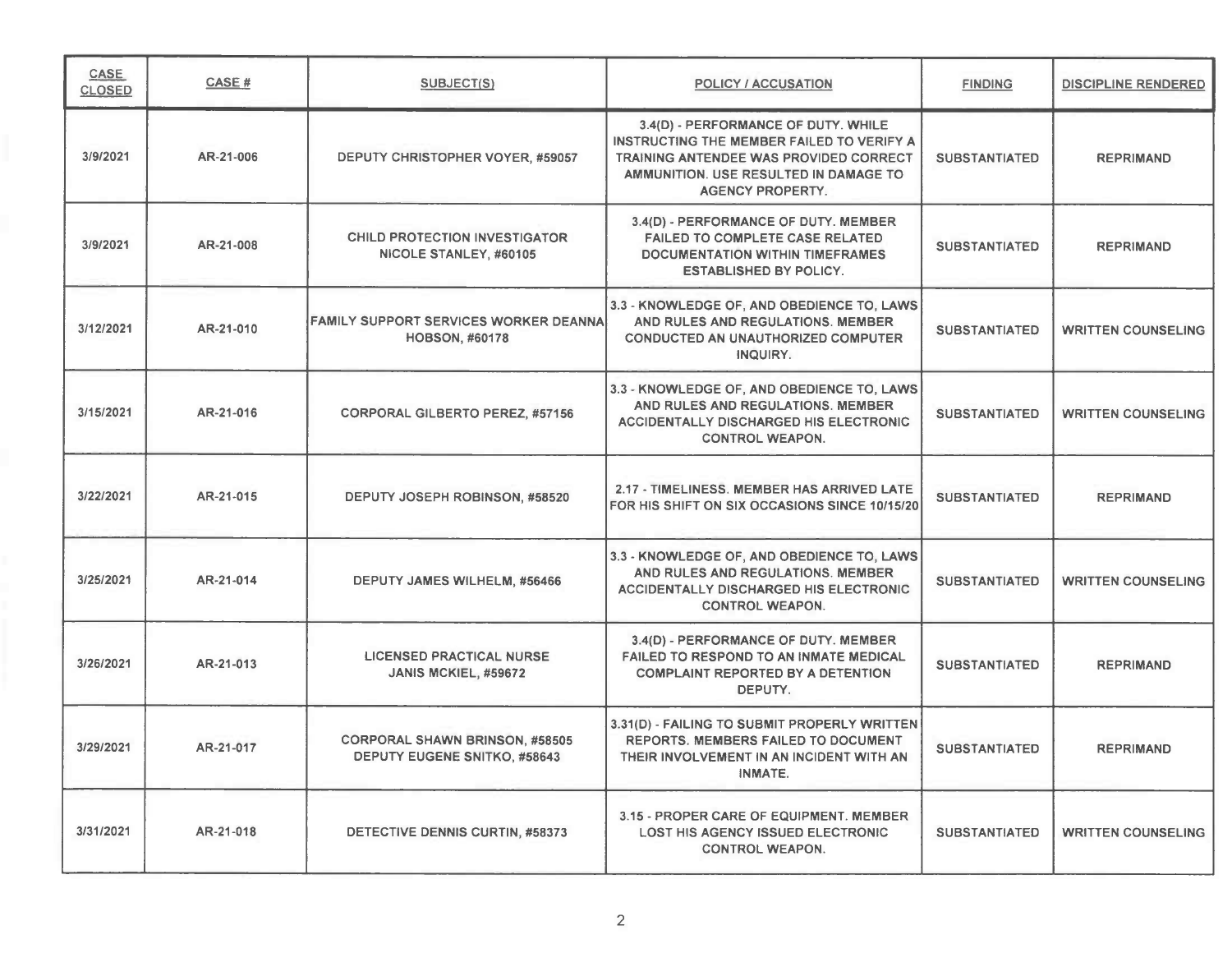| CASE<br><b>CLOSED</b> | <b>CASE#</b> | <b>SUBJECT(S)</b>                                                     | <b>POLICY / ACCUSATION</b>                                                                                                                                                                        | <b>FINDING</b>       | <b>DISCIPLINE RENDERED</b> |
|-----------------------|--------------|-----------------------------------------------------------------------|---------------------------------------------------------------------------------------------------------------------------------------------------------------------------------------------------|----------------------|----------------------------|
| 4/1/2021              | AR-21-012    | <b>LICENSED PRACTICAL NURSE</b><br>REGINALD JOSEPH, #58131            | 3.4(D) - PERFORMANCE OF DUTY. MEMBER<br><b>FAILED TO FOLLOW ESTABLISHED PROCEDURES</b><br>WHILE ADDRESSING A PATIENT'S MEDICAL<br><b>COMPLAINT.</b>                                               | <b>SUBSTANTIATED</b> | <b>WRITTEN COUNSELING</b>  |
| 4/29/2021             | AR-21-023    | <b>CORPORAL THOMAS CASSIDY, #58636</b><br>DEPUTY HUNTER STOUT, #60156 | 3.4(D) - PERFORMANCE OF DUTY. MEMBERS DID<br>NOT AUTHOR A WRITTEN REPORT OR NOTIFY<br><b>CHAIN OF COMMAND OF INMATE FIGHT.</b>                                                                    | <b>SUBSTANTIATED</b> | <b>REPRIMAND</b>           |
| 5/3/2021              | AR-21-019    | <b>LICENSED PRACTICAL NURSE</b><br>ALANNA SPINACI, #60378             | 3.39 - CONDUCT TOWARD THE PUBLIC. MEMBER<br>ENGAGED IN A VERBAL ARGUMENT WITH AN<br>INMATE AND CALLED THE INMATE A PROFANE<br>NAME.                                                               | <b>SUBSTANTIATED</b> | <b>WRITTEN COUNSELING</b>  |
| 5/3/2021              | AR-21-022    | <b>DEPUTY HERBERT PORRATA, #60304</b>                                 | 3.3 - KNOWLEDGE OF, AND OBEDIENCE TO, LAWS<br>AND RULES AND REGULATIONS. MEMBER<br><b>ACCIDENTALLY DISCHARGED HIS ELECTRONIC</b><br><b>CONTROL WEAPON.</b>                                        | <b>SUBSTANTIATED</b> | <b>WRITTEN COUNSELING</b>  |
| 5/13/2021             | AR-21-011    | <b>LICENSED PRACTICAL NURSE</b><br>JANE DESANTO, #56255               | 3.4(D) - PERFORMANCE OF DUTY. MEMBER<br>ALLOWED AN INMATE COMPLAINANING OF A<br><b>MEDICAL CONCERN TO REMAIN IN THEIR</b><br><b>CURRENT HOUSING.</b>                                              | <b>SUBSTANTIATED</b> | <b>WRITTEN COUNSELING</b>  |
| 5/14/2021             | AR-21-020    | SERGEANT JAMES ARNTZ, #55450                                          | 3.31(F) - FAILURE TO PROPERLY SUPERVISE.<br><b>MEMBER FAILED TO PROPERLY SUPERVISE A</b><br>SUBORDINATE MEMBER WHO ENGAGED IN THE<br><b>PURSUIT OF A VEHICLE.</b>                                 | <b>SUBSTANTIATED</b> | <b>REPRIMAND</b>           |
| 5/17/2021             | AR-21-025    | <b>DEPUTY CARLOS PURCHADES, #60154</b>                                | 3.15 - PROPER CARE OF EQUIPMENT. MEMBER<br>FAILED TO SECURE HIS PERSONALLY OWNED<br>VEHICLE, RESULTING IN THE THEFT OF HIS<br><b>AGENCY CREDENTIALS.</b>                                          | <b>SUBSTANTIATED</b> | <b>WRITTEN COUNSELING</b>  |
| 5/25/2021             | AR-21-021    | <b>DEPUTY JONATHAN MCMANIS, #56128</b>                                | 3.1 - STANDARD OF CONDUCT. MEMBER MADE<br><b>INAPPROPRIATE COMMENTS WHILE ATTENDING</b><br><b>TRAINING.</b>                                                                                       | <b>SUBSTANTIATED</b> | <b>REPRIMAND</b>           |
| 6/1/2021              | AR-21-028    | SERGEANT JAMES BRUECHNER, #54400                                      | 3.31(F) - FAILURE TO PROPERLY SUPERVISE.<br><b>MEMBER FAILED TO PROPERLY SUPERVISE A</b><br>SUBORDINATE MEMBER, WHICH RESULTED IN A<br><b>CRIMINAL INVESTIGATION BEING HANDLED</b><br>IMPROPERLY. | <b>SUBSTANTIATED</b> | <b>REPRIMAND</b>           |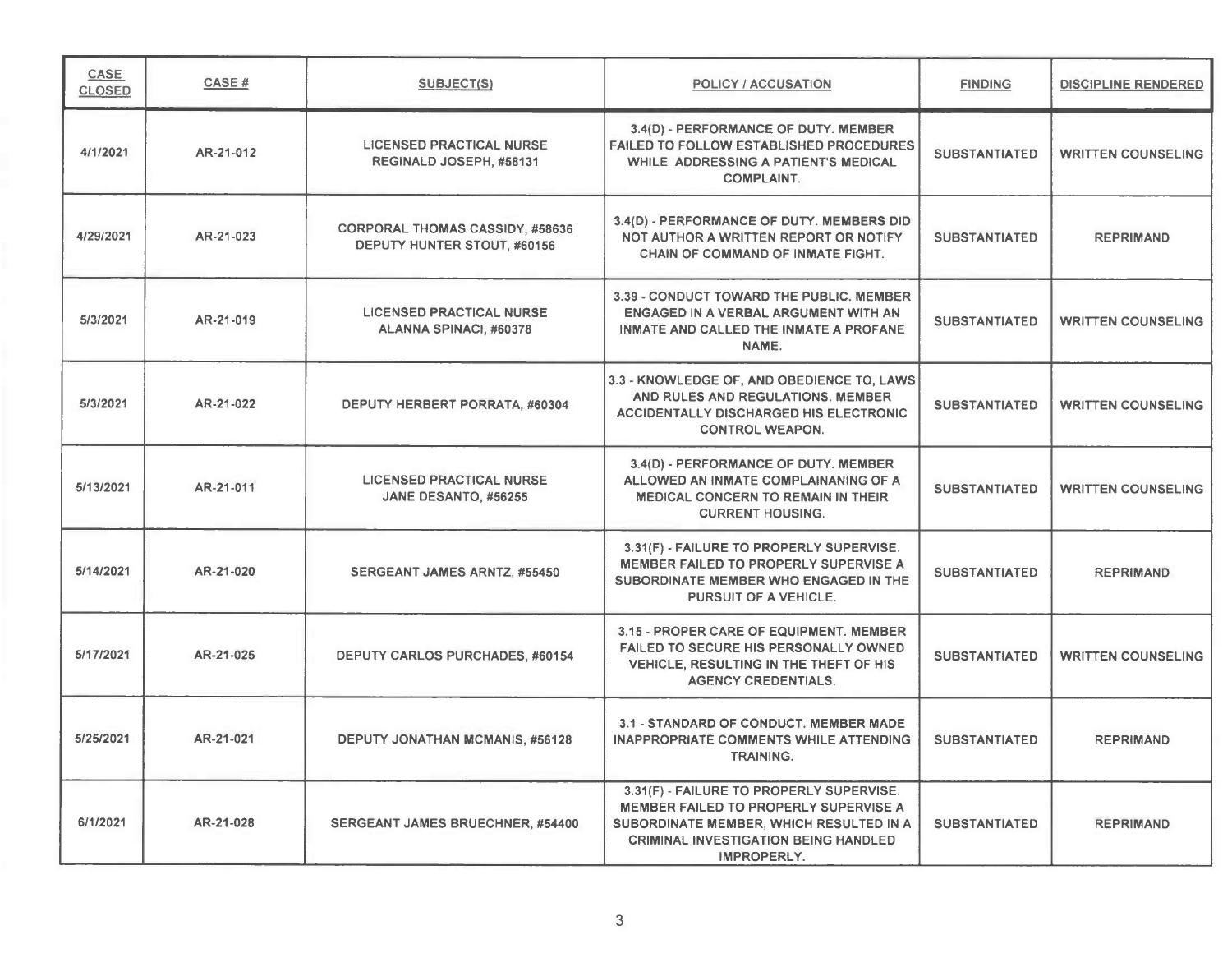| CASE<br><b>CLOSED</b> | <b>CASE#</b> | SUBJECT(S)                                                                    | <b>POLICY / ACCUSATION</b>                                                                                                                                             | <b>FINDING</b>       | <b>DISCIPLINE RENDERED</b> |
|-----------------------|--------------|-------------------------------------------------------------------------------|------------------------------------------------------------------------------------------------------------------------------------------------------------------------|----------------------|----------------------------|
| 6/2/2021              | AR-21-029    | <b>JUVENILE ELECTRONIC MONITORING</b><br><b>SPECIALIST PAUL HICKS, #56223</b> | 3.4(D) - PERFORMANCE OF DUTY. MEMBER WAS<br>SARCASTIC AND DEFIANT TOWARD AN<br>ASSISTANT STATE ATTORNEY DURING TRIAL<br>PREPARATIONS.                                  | <b>SUBSTANTIATED</b> | <b>WRITTEN COUNSELING</b>  |
| 6/2/2021              | AR-21-030    | <b>CORPORAL KEVIN FEY, #58326</b>                                             | 3.3 - KNOWLEDGE OF, AND OBEDIENCE TO, LAWS<br>AND RULES AND REGULATIONS. MEMBER<br><b>ACCIDENTALLY DISCHARGED HIS ELECTRONIC</b><br><b>CONTROL WEAPON.</b>             | <b>SUBSTANTIATED</b> | <b>WRITTEN COUNSELING</b>  |
| 6/4/2021              | AR-21-024    | <b>DEPUTY NICHOLAS VEGA, #59647</b>                                           | 3.15 - PROPER CARE OF EQUIPMENT. MEMBER<br>LEFT HIS AGENCY ISSUED RIFLE UNSECURED IN<br>THE PASSENGER COMPARTMENT OF HIS<br><b>VEHICLE, WHICH WAS UNLOCKED.</b>        | <b>SUBSTANTIATED</b> | <b>REPRIMAND</b>           |
| 6/8/2021              | AR-21-027    | <b>PROBATION SUPERVISOR</b><br><b>DESIREE BRITT-ANDERSON, #57446</b>          | 3.4(D) - PERFORMANCE OF DUTY. MEMBER<br>FAILED TO TAKE FOLLOW-UP ACTION OR NOTIFY<br>HER SUPERVISION OF AN OVERSIGHT ERROR<br><b>DISCOVERED DURING A CASE AUDIT.</b>   | <b>SUBSTANTIATED</b> | <b>REPRIMAND</b>           |
| 6/1/2021              | AR-21-026    | DEPUTY CLAY SAUNDERS, #55790                                                  | 3.19 - CARE, CUSTODY, AND CONTROL OF<br>PROPERTY / EVIDENCE, MEMBER FAILED TO<br><b>PROPERLY SUBMIT EVIDENCE COLLECTED</b><br>DURING A VEHICLE BURGLARY INVESTIGATION. | <b>SUBSTANTIATED</b> | <b>WRITTEN COUNSELING</b>  |
| 6/21/2021             | AR-21-031    | DEPUTY BRIAN BEELER, #59216                                                   | 3.15 - PROPER CARE OF EQUIPMENT. MEMBER<br>LOST HIS AGENCY CREDENTIALS AND BUILDING<br><b>ACCESS CARD.</b>                                                             | <b>UNFOUNDED</b>     | N/A                        |
| 6/25/2021             | AR-21-033    | DEPUTY CATHERINE FEDELE, #59038                                               | 3.3 - KNOWLEDGE OF, AND OBEDIENCE TO, LAWS<br>AND RULES AND REGULATIONS. MEMBER<br><b>ACCIDENTALLY DISCHARGED HER ELECTRONIC</b><br><b>CONTROL WEAPON.</b>             | <b>SUBSTANTIATED</b> | <b>WRITTEN COUNSELING</b>  |
| 6/25/2021             | AR-21-036    | <b>DEPUTY STEPHANIE MANN, #56187</b>                                          | 3.39 - CONDUCT TOWARD THE PUBLIC, MEMBER<br>BEGAN AN UNWANTED, PERSONAL<br><b>CONVERSATION WITH AN INMATE.</b>                                                         | <b>SUBSTANTIATED</b> | <b>REPRIMAND</b>           |
| 6/29/2021             | AR-21-035    | <b>MEDICAL DIRECTOR KEVIN KYLE, #58893</b>                                    | 3.1 - STANDARD OF CONDUCT. MEMBER WAS<br>RUDE AND CONDESCENDING TOWARD AN<br><b>APPLICANT.</b>                                                                         | <b>SUBSTANTIATED</b> | <b>REPRIMAND</b>           |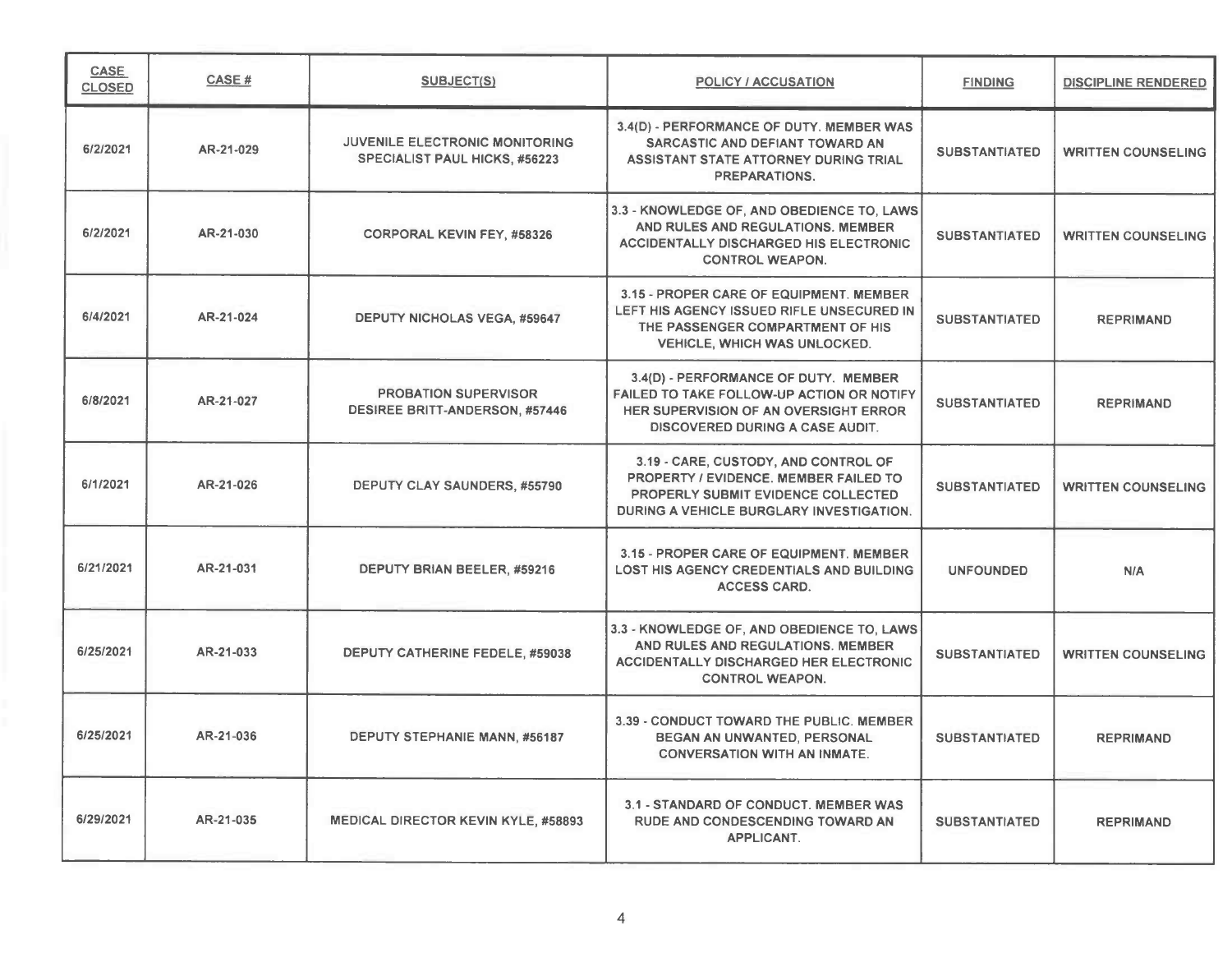| CASE<br><b>CLOSED</b> | CASE#     | <b>SUBJECT(S)</b>                                                                                                                                  | <b>POLICY / ACCUSATION</b>                                                                                                                                                                      | <b>FINDING</b>       | <b>DISCIPLINE RENDERED</b> |
|-----------------------|-----------|----------------------------------------------------------------------------------------------------------------------------------------------------|-------------------------------------------------------------------------------------------------------------------------------------------------------------------------------------------------|----------------------|----------------------------|
| 7/7/2021              | AR-21-032 | <b>INMATE RECORDS SPECIALIST III</b><br><b>MARLIN RIVERA-PEREZ, #59262</b>                                                                         | 3.4(D) - PERFORMANCE OF DUTY. MEMBER<br><b>FAILED TO VERIFY A COURT ORDERED</b><br><b>CUSTODIAN WAS PRESENT PRIOR TO THE</b><br><b>RELEASE OF AN INMATE.</b>                                    | <b>SUBSTANTIATED</b> | <b>REPRIMAND</b>           |
| 7/12/2021             | AR-21-034 | LIEUTENANT THOMAS MONTGOMERY, #54581<br>LIEUTENANT WILLIAM BYRD, #54118<br>SERGEANT CHAD MCINTYRE, #56081<br><b>SERGEANT LONNIE REDMON, #56592</b> | 3.31(F) - FAILURE TO PROPERLY SUPERVISE.<br><b>MEMBERS TOOK NO SUPERVISORY ACTION TO</b><br>TERMINATE AN UNAUTHORIZED PURSUIT.                                                                  | <b>SUBSTANTIATED</b> | <b>REPRIMAND X4</b>        |
| 8/2/2021              | AR-21-038 | <b>CORPORAL SCOTT COLLINS, #55688</b>                                                                                                              | 3.4(D) - PERFORMANCE OF DUTY. MEMBER<br>ALLOWED A HANDCUFFED JUVENILE TO<br>TEMPORARILY ESCAPE FROM HIS CUSTODY.                                                                                | <b>SUBSTANTIATED</b> | <b>REPRIMAND</b>           |
| 8/9/2021              | AR-21-037 | <b>INMATE RECORDS SPECIALIST III</b><br><b>KAREN KUNZ, #57593</b>                                                                                  | 3.4(D) - PERFORMANCE OF DUTY. MEMBER<br><b>FAILED TO TAKE ACTION ON A TELETYPE</b><br>RELEASING AN OUT OF STATE HOLD ON AN<br>INMATE. THE ERROR RESULTED IN A NINE AND A<br>HALF HOUR OVERSTAY. | <b>SUBSTANTIATED</b> | <b>REPRIMAND</b>           |
| 8/9/2021              | AR-21-040 | <b>INMATE RECORDS SPECIALIST III</b><br>EDITH PATRICK, #58099                                                                                      | 3.4(D) - PERFORMANCE OF DUTY. MEMBER<br><b>INACCURATELY COMPLETED THE BOOKING</b><br><b>VERIFICATION PROCESS ON AN INMATE WHICH</b><br><b>RESULTED IN AN ERRONEOUS RELEASE.</b>                 | <b>SUBSTANTIATED</b> | <b>WRITTEN COUNSELING</b>  |
| 8/9/2021              | AR-21-045 | DEPUTY JACK SKIPPER, #59173                                                                                                                        | 3.3 - KNOWLEDGE OF, AND OBEDIENCE TO, LAWS<br>AND RULES AND REGULATIONS. MEMBER<br><b>ACCIDENTALLY DISCHARGED HIS ELECTRONIC</b><br><b>CONTROL WEAPON.</b>                                      | <b>SUBSTANTIATED</b> | <b>WRITTEN COUNSELING</b>  |
| 8/10/2021             | AR-21-041 | <b>INMATE RECORDS SPECIALIST III</b><br><b>ANTOINETTE GUGLIOTA, #54151</b>                                                                         | 3.4(D) - PERFORMANCE OF DUTY. MEMBER<br>FAILED TO RECOGNIZE AN INMATE HAD AN<br>ACTIVE PROBABLE CAUSE AFFIDAVIT FOR THEIR<br>ARREST, WHICH RESULTED IN AN ERRONEOUS<br><b>RELEASE.</b>          | <b>SUBSTANTIATED</b> | <b>REPRIMAND</b>           |
| 8/10/2021             | AR-21-044 | <b>CLINICAL SUPERVISOR</b><br><b>VALERIE PHILLIPS, #58451</b>                                                                                      | 3.4(A) - PERFORMANCE OF DUTY. MEMBER<br><b>REFUSED TO ASSIST DETENTION AND</b><br><b>CORRECTIONS STAFF WITH THE BATHING OF AN</b><br><b>INMATE.</b>                                             | <b>SUBSTANTIATED</b> | <b>REPRIMAND</b>           |